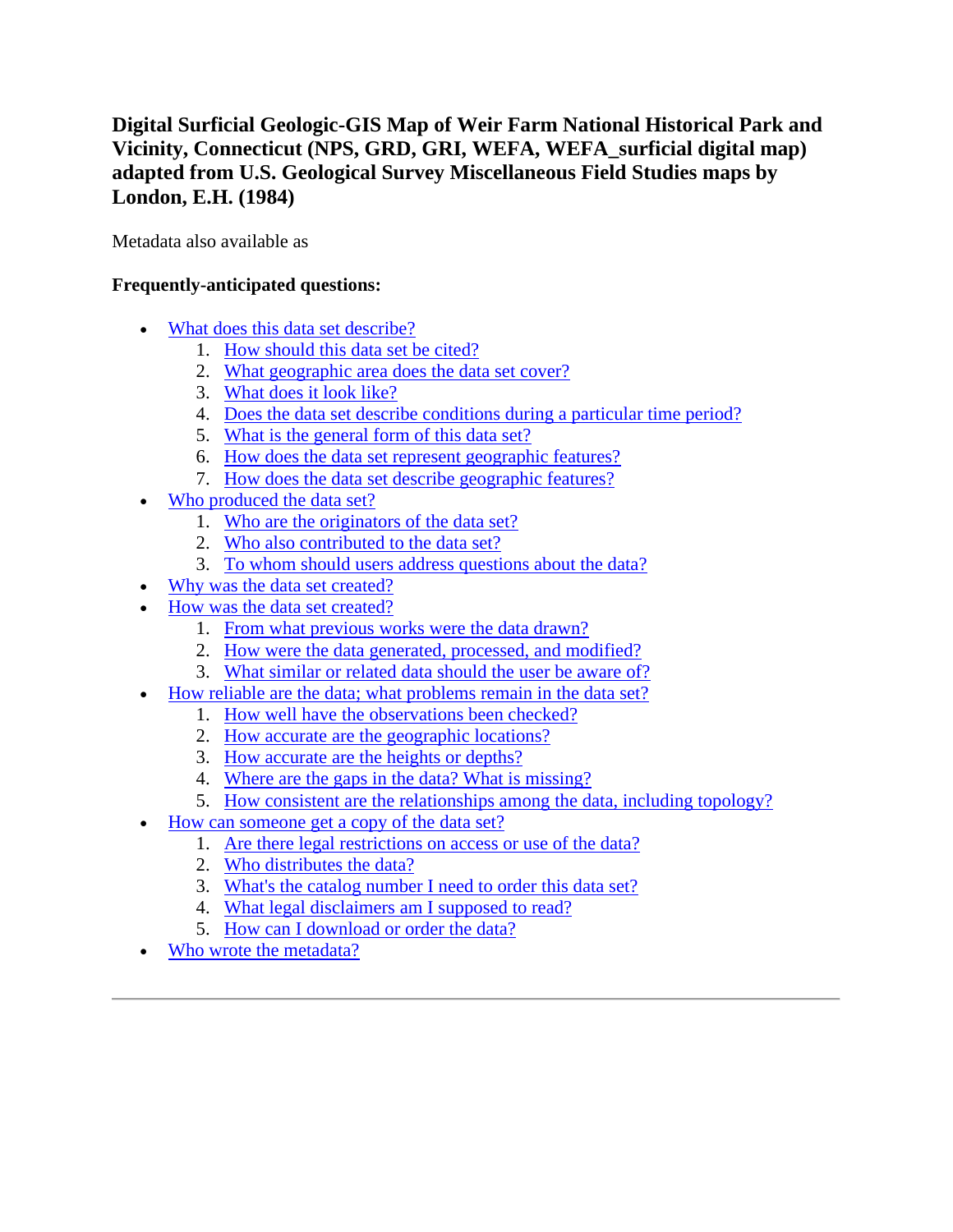## **What does this data set describe?**

#### *Title:*

Digital Surficial Geologic-GIS Map of Weir Farm National Historical Park and Vicinity, Connecticut (NPS, GRD, GRI, WEFA, WEFA\_surficial digital map) adapted from U.S. Geological Survey Miscellaneous Field Studies maps by London, E.H. (1984) *Abstract:*

The Digital Surficial Geologic-GIS Map of Weir Farm National Historical Park and Vicinity, Connecticut is composed of GIS data layers and GIS tables, and is available in the following GRI-supported GIS data formats: 1.) a 10.1 file geodatabase (wefa\_surficial\_geology.gdb), a 2.) Open Geospatial Consortium (OGC) geopackage, and 3.) 2.2 KMZ/KML file for use in Google Earth, however, this format version of the map is limited in data layers presented and in access to GRI ancillary table information. The file geodatabase format is supported with a 1.) ArcGIS Pro map file (.mapx) file (wefa\_surficial\_geology.mapx) and individual Pro layer (.lyrx) files (for each GIS data layer), as well as with a 2.) 10.1 ArcMap (.mxd) map document (wefa\_surficial\_geology.mxd) and individual 10.1 layer (.lyr) files (for each GIS data layer). The OGC geopackage is supported with a QGIS project (.qgz) file. Upon request, the GIS data is also available in ESRI 10.1 shapefile format. Contact Stephanie O'Meara (see contact information below) to acquire the GIS data in these GIS data formats. In addition to the GIS data and supporting GIS files, three additional files comprise a GRI digital geologic-GIS dataset or map: 1.) A GIS readme file (wefa\_geology\_gis\_readme.pdf), 2.) the GRI ancillary map information document (.pdf) file (wefa\_geology.pdf) which contains geologic unit descriptions, as well as other ancillary map information and graphics from the source map(s) used by the GRI in the production of the GRI digital geologic-GIS data for the park, and 3.) a user-friendly FAQ PDF version of the metadata (wefa\_surficial\_geology\_metadata\_faq.pdf). Please read the wefa\_geology\_gis\_readme.pdf for information pertaining to the proper extraction of the GIS data and other map files. Google Earth software is available for free at: https://www.google.com/earth/versions/. QGIS software is available for free at: https://www.qgis.org/en/site/. Users are encouraged to only use the Google Earth data for basic visualization, and to use the GIS data for any type of data analysis or investigation. The data were completed as a component of the Geologic Resources Inventory (GRI) program, a National Park Service (NPS) Inventory and Monitoring (I&M) Division funded program that is administered by the NPS Geologic Resources Division (GRD). For a complete listing of GRI products visit the GRI publications webpage: For a complete listing of GRI products visit the GRI publications webpage: https://www.nps.gov/subjects/geology/geologic-resources-inventory-products.htm. For more information about the Geologic Resources Inventory Program visit the GRI webpage: https://www.nps.gov/subjects/geology/gri,htm. At the bottom of that webpage is a "Contact Us" link if you need additional information. You may also directly contact the program coordinator, Jason Kenworthy (jason\_kenworthy@nps.gov). Source geologic maps and data used to complete this GRI digital dataset were provided by the following: U.S. Geological Survey. Detailed information concerning the sources used and their contribution the GRI product are listed in the Source Citation section(s) of this metadata record (wefa\_surficial\_geology\_metadata.txt or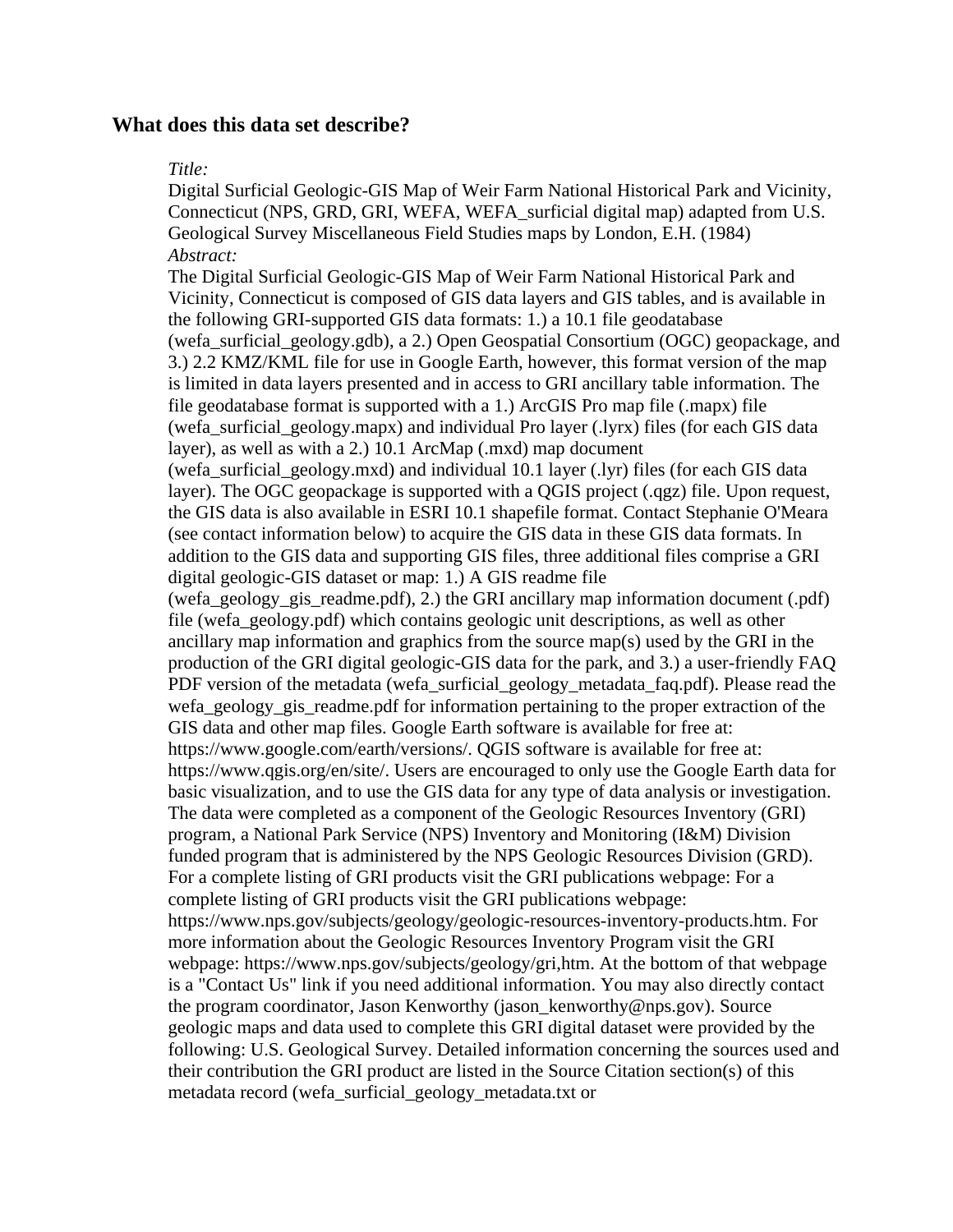wefa\_surficial\_geology\_metadata\_faq.pdf). Users of this data are cautioned about the locational accuracy of features within this dataset. Based on the source map scale of 1:24,000 and United States National Map Accuracy Standards features are within (horizontally) 12.2 meters or 40 feet of their actual location as presented by this dataset. Users of this data should thus not assume the location of features is exactly where they are portrayed in Google Earth, ArcGIS, QGIS or other software used to display this dataset. All GIS and ancillary tables were produced as per the NPS GRI Geology-GIS Geodatabase Data Model v. 2.3. (available at: https://www.nps.gov/articles/grigeodatabase-model.htm).

## *Supplemental\_Information:*

The data layers (feature classes) that comprise the Digital Surficial Geologic-GIS Map of Weir Farm National Historical Park and Vicinity, Connecticut include: Glacial Feature Points (WEFAGFP), Texture Observations in Excavations (WEFAGOL), Geologic Measurement Localities (WEFAGML), Drainage Divides (WEFALIN), Glacial Feature Lines (WEFAGFL), Surficial Contacts (WEFASURA) and Surficial Units (WEFASUR). In addition to the data layers, there are three GIS tables, the Surficial Geologic Unit Information Table (wefaunit\_surficial) Table, the short-version of the Surficial Geologic Unit Information Table (wefaunit surficial short) Table, and the Source Map Information Table (wefamap) Table. Refer to the NPS GRI Geology-GIS Geodatabase Data Model v. 2.3 (available at: https://www.nps.gov/articles/gri-geodatabasemodel.htm) for detailed data layer (feature class) and table specifications including attribute field parameters, definitions and domains, and implemented topology rules and relationship classes. For the KML/KMZ format all or only some of the data layers are available. The KMZ file also possesses on-line links to the GRI program and its products, and to this readme document, the GRI ancillary map information document and the FAQ metadata pertaining to this dataset/map. The GIS data projection is NAD83, UTM Zone 18N, however, for the KML/KMZ format the data is projected upon export to WGS84 Geographic, the native coordinate system used by Google Earth.

## <span id="page-2-0"></span>1. **How should this data set be cited?**

National Park Service (NPS) Geologic Resources Inventory (GRI) program, 20210901, Digital Surficial Geologic-GIS Map of Weir Farm National Historical Park and Vicinity, Connecticut (NPS, GRD, GRI, WEFA, WEFA surficial digital map) adapted from U.S. Geological Survey Miscellaneous Field Studies maps by London, E.H. (1984).

## <span id="page-2-1"></span>2. **What geographic area does the data set cover?**

*West\_Bounding\_Coordinate:* -73.4995690784 *East\_Bounding\_Coordinate:* -73.3745635622 *North\_Bounding\_Coordinate:* 41.3751120069 *South\_Bounding\_Coordinate:* 41.2084298021

## <span id="page-2-2"></span>3. **What does it look like?**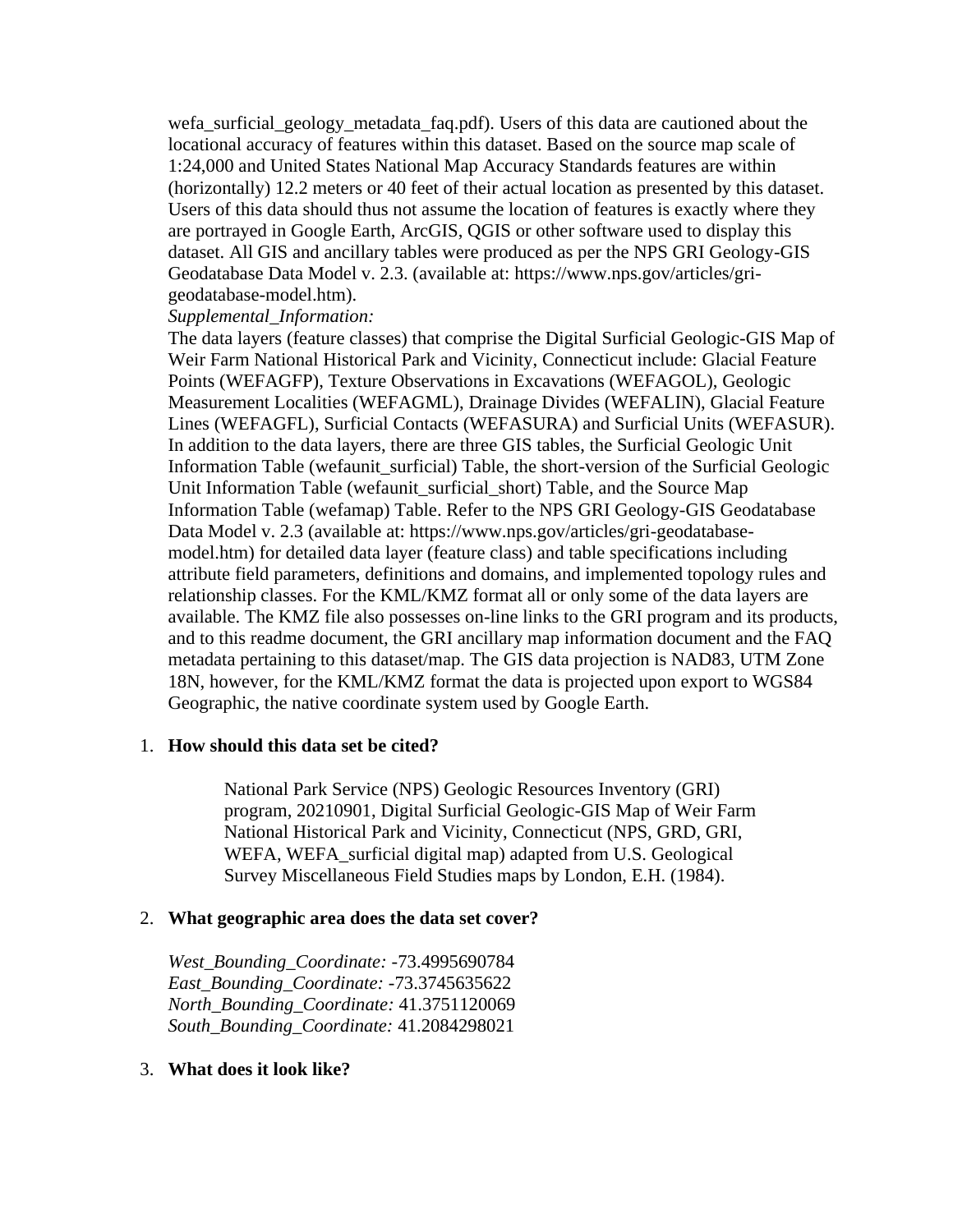Not applicable No browse graphic provided

## <span id="page-3-0"></span>4. **Does the data set describe conditions during a particular time period?**

Calendar\_Date: 01-Sep-2021 *Currentness\_Reference:* ground condition

## <span id="page-3-1"></span>5. **What is the general form of this data set?**

*Geospatial\_Data\_Presentation\_Form:* map

## <span id="page-3-2"></span>6. **How does the data set represent geographic features?**

- a. **How are geographic features stored in the data set?**
- b. **What coordinate system is used to represent geographic features?**

*Grid\_Coordinate\_System\_Name:* Universal Transverse Mercator *Universal\_Transverse\_Mercator:*

*UTM\_Zone\_Number:* 18 *Transverse\_Mercator: Scale\_Factor\_at\_Central\_Meridian:* 0.999600 *Longitude\_of\_Central\_Meridian:* -75.0 *Latitude\_of\_Projection\_Origin:* 0.000000 *False\_Easting:* 500000.000000 *False\_Northing:* 0.000000

> Planar coordinates are encoded using coordinate pair Abscissae (x-coordinates) are specified to the nearest 0.000007 Ordinates (y-coordinates) are specified to the nearest 0.000007 Planar coordinates are specified in meters

> The horizontal datum used is North American Datum of 1983. The ellipsoid used is Geodetic Reference System 80. The semi-major axis of the ellipsoid used is 6378137.000000. The flattening of the ellipsoid used is 1/298.257222.

## <span id="page-3-3"></span>7. **How does the data set describe geographic features?**

#### *Entity\_and\_Attribute\_Overview:*

Refer to the NPS GRI Geology-GIS Geodatabase Data Model v. 2.3 (available at: https://www.nps.gov/articles/gri-geodatabase-model.htm) for detailed feature class and table attribute field parameters, definitions and domains, and implemented relationship classes, as well as for implemented feature class topology rules. *Entity\_and\_Attribute\_Detail\_Citation:* NPS GRI Geology-GIS Geodatabase Data Model v. 2.3. (available at: https://www.nps.gov/articles/gri-geodatabase-model.htm)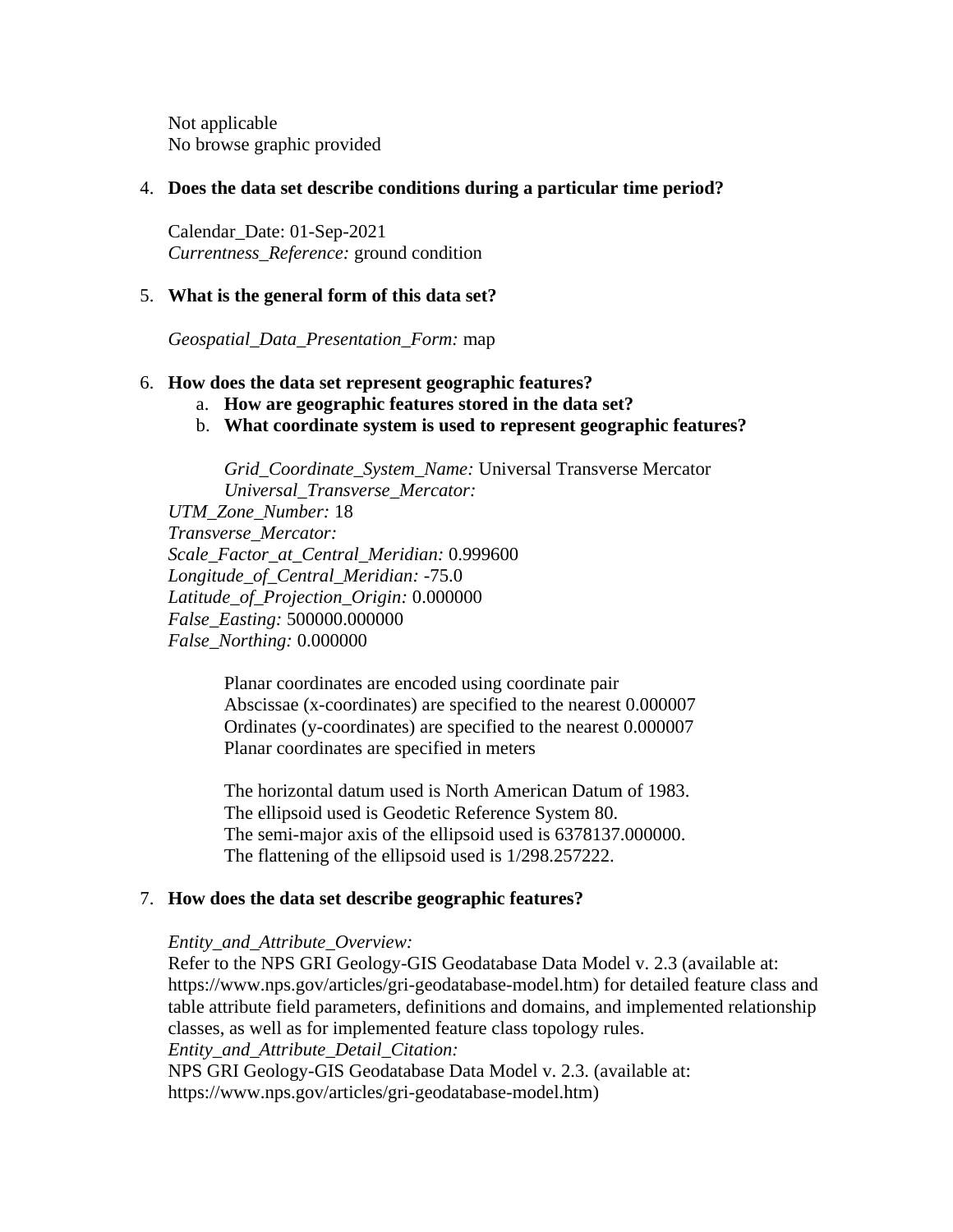## <span id="page-4-0"></span>**Who produced the data set?**

- <span id="page-4-1"></span>1. **Who are the originators of the data set?** (may include formal authors, digital compilers, and editors)
	- o National Park Service (NPS) Geologic Resources Inventory (GRI) program
- <span id="page-4-2"></span>2. **Who also contributed to the data set?**

Stephanie O'Meara, David Plume and Heather I. Stanton (Colorado State University and NPS Geologic Resources Division)

## <span id="page-4-3"></span>3. **To whom should users address questions about the data?**

Stephanie O'Meara Colorado State University Research Associate, Geologist/GIS Specialist/Data Manager 1201 Oak Ridge Drive, Suite 200 Fort Collins, Colorado 80525 USA

(970) 491-6655 (voice) stephanie\_o'meara@partner.nps.gov

*Hours\_of\_Service:* 9:00 a.m. to 5:00 p.m. (MST), Monday - Friday

## <span id="page-4-4"></span>**Why was the data set created?**

The data are intended to assist NPS personnel in the protection and management of Weir Farm National Historical Park.

## <span id="page-4-5"></span>**How was the data set created?**

<span id="page-4-6"></span>1. **From what previous works were the data drawn?**

## **USGS Miscellaneous Field Studies Map MF-1520** (source 1 of 2)

London, E.H., 1984, Surficial Geologic Map of the Norwalk North Quadrangle, Connecticut: Miscellaneous Field Studies Map MF-1520, U.S. Geological Survey (USGS), Reston, Virginia.

*Type\_of\_Source\_Media:* paper *Source\_Scale\_Denominator:* 24000 *Source\_Contribution:*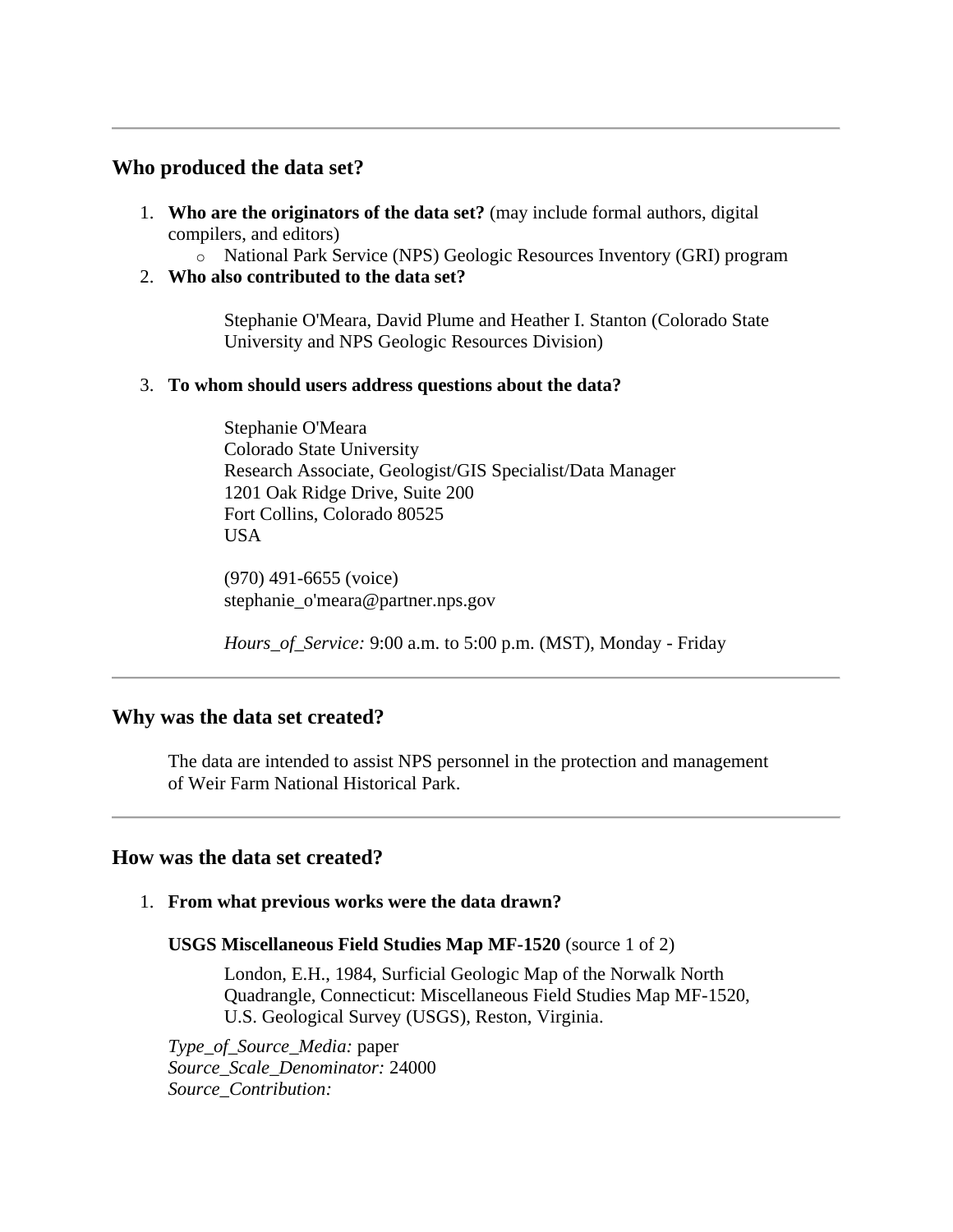Geologic features present on the source map were digitized using a .TIF image of the paper/mylar map that was scanned at 300dpi and georeferenced in NAD83 UTM. The source map scan was also used to attribute features, as well as to check (QC) line quality, both positionally and spatially, and feature attribution. Ancillary source map text, including unit descriptions, and graphics, if present, were captured, formatted and added to the ancillary map information document. See the Process Step section for additional information.

## **USGS Miscellaneous Field Studies Map MF-1519** (source 2 of 2)

London, E.H., 1984, Surficial Geologic Map of the Bethel Quadrangle, Connecticut: Miscellaneous Field Studies Map MF-1519, U.S. Geological Survey (USGS), Reston, Virginia.

*Type\_of\_Source\_Media:* paper *Source\_Scale\_Denominator:* 24000 *Source\_Contribution:*

Geologic features present on the source map were digitized using a .TIF image of the paper/mylar map that was scanned at 300dpi and georeferenced in NAD83 UTM. The source map scan was also used to attribute features, as well as to check (QC) line quality, both positionally and spatially, and feature attribution. Ancillary source map text, including unit descriptions, and graphics, if present, were captured, formatted and added to the ancillary map information document. See the Process Step section for additional information.

#### <span id="page-5-0"></span>2. **How were the data generated, processed, and modified?**

Date: 01-Sep-2021 (process 1 of 1)

1.) GIS features were digitized from a TIF image of the source map scanned at 300dpi and georeferenced in NAD83 UTM coordinates. See the Source Information Contribution section(s) for specific source map details. Geology features were digitized into a data model compliant geodatabase. For details on the GRI data model see the NPS GRI Geology-GIS Geodatabase Data Model v. 2.3 (available at:

https://www.nps.gov/articles/gri-geodatabase-model.htm). 2.) Line quality was checked against the source scan to ensure that GIS features were represented accurately, both positionally and spatially. 3.) Feature attribution was derived using the source map. 4.) Data Model topology rules were validated for all features and any topology errors corrected. 5.) Quality control (QC) consisting of a visual check of the data against its source, as well as running a GRI developed ArcObjects tool to check for GRI data model validation and feature-related consistency, was conducted. 6.) The UNIT and MAP tables were populated and checked against the source(s). Relationship classes were also added and used to ensure attribution consistency between feature class and table attribution. 7.) Feature symbology was produced for all feature classes. An attempt was made to best match symbology to its source map, however, in some cases feature symbology maybe slightly modified, primarily based on the limitations of the ArcGIS geology style. In some cases, however, symbology may have been modified to reconcile differences from multiple sources. 8.) An ArcMap Document was produced, in part by a GRI finalize mxd tool, and layer (.lyr) files saved for all data layers. 9.) The ancillary map information PDF document, see the Supplemental Information section for additional information, was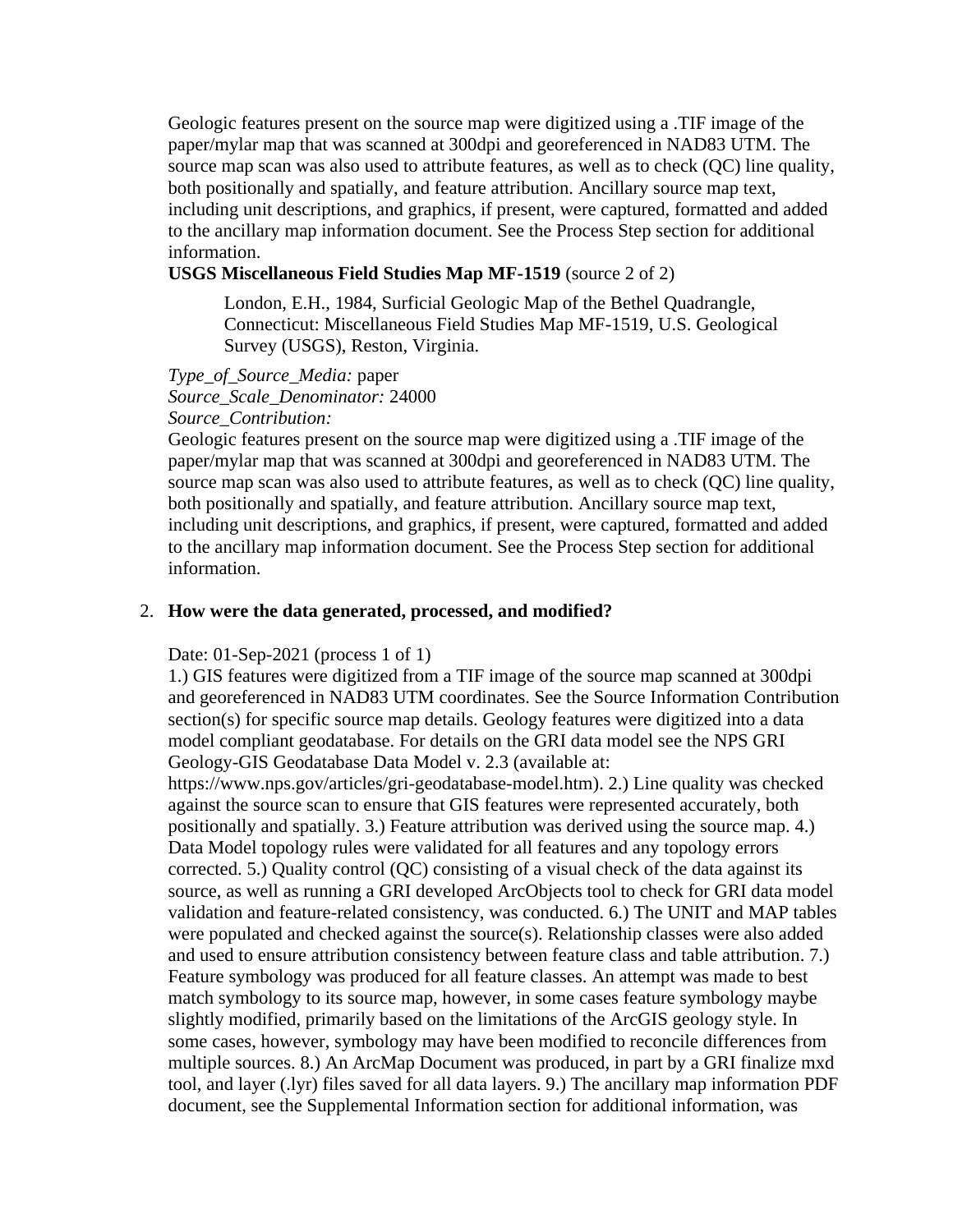produced from textual information and figures present on the source map(s) and/or in digital data files. If applicable, source map images were produced at 150dpi or greater resolution and optical character recognition (OCR) software was used to produce text from source map text. The text, source map images and other ancillary source map information were added to a Help & Manual (.hmxz) template file. The .hmxz file was then compiled to produce the ancillary map information document. Any compilation errors were then checked and corrected and the document was reviewed for content, usability and grammatical errors. 10.) A Google Earth .kmz/.kml file, as well as a OGC GeoPackage and QGIS project file was produced from the finalized file geodatabase and ArcMap document.

Person who carried out this activity:

Stephanie O'Meara Colorado State University Research Associate, Geologist/GIS Specialist/Data Manager 1201 Oak Ridge Drive, Suite 200 Fort Collins, Colorado 80525-5589 USA

(970) 491-6655 (voice) stephanie.omeara@colostate.edu

*Hours\_of\_Service:* 9:00 a.m. to 5:00 p.m. (MST), Monday - Friday

Data sources used in this process:

o USGS Miscellaneous Field Studies Map MF-1520, USGS Miscellaneous Field Studies Map MF-1519

## <span id="page-6-0"></span>3. **What similar or related data should the user be aware of?**

National Park Service Geologic Resources Inventory (GRI) program, 20210901, Metadata for the Digital Surficial Geologic-GIS Map of Weir Farm National Historical Park and Vicinity, Connecticut (NPS, GRD, GRI, WEFA, WEFA\_surficial digital map).

## <span id="page-6-1"></span>**How reliable are the data; what problems remain in the data set?**

## <span id="page-6-2"></span>1. **How well have the observations been checked?**

Feature and table attribution was derived and checked with the source map(s). Attribution was checked (QCd) for errors. Users of this data are advised to FULLY and CAREFULLY READ the "DISTRIBUTION LIABILITY" section of this metadata before using the data.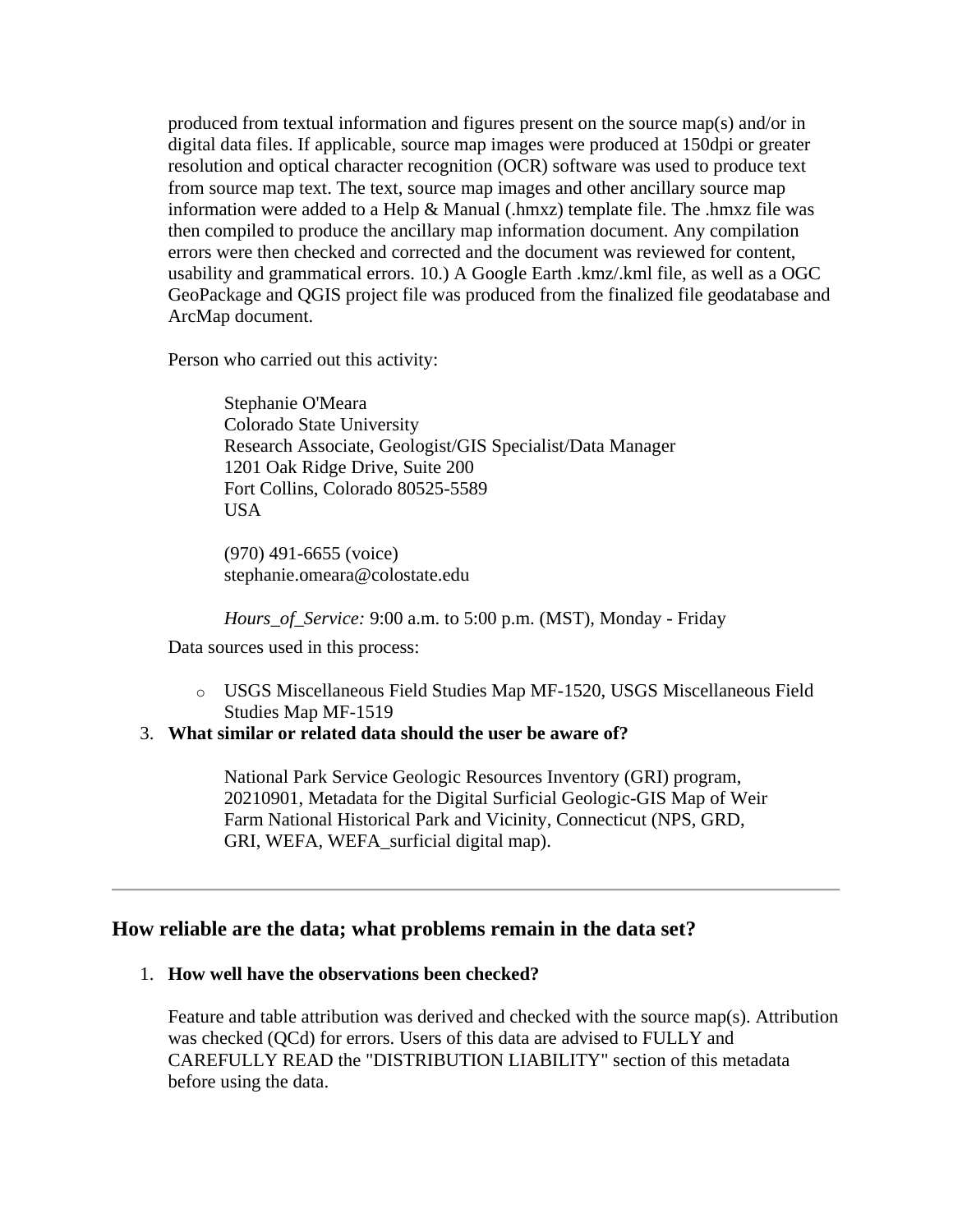#### <span id="page-7-0"></span>2. **How accurate are the geographic locations?**

Data was digitized from a georeferenced source map TIF image(s) (300dpi). Users of this data are cautioned about the locational accuracy of features within this dataset. Based on the source map scale and United States National Map Accuracy Standards features are within (horizontally) 12.2 meters or 40 feet of their actual location as presented by this dataset. Users of this data should thus not assume the location of features is exactly where they portrayed are in ArcGIS or other software used to display this dataset. The PRECISION of any Shapefile (.shp) files is DOUBLE. The maximum root mean square (RMS) horizontal accuracy of the georeferenced image as measured in ArcMap is 4 meters. Coordinate tics on the georeferenced (registered and rectified) source map image(s) were checked against control points that had the exact specified coordinates of the tic. The direct distance between the image tic and its control point were measured. All measured distances were less than 50% of the required distance to meet National Map Accuracy Standards (1/50th of an inch for maps at 1:20,000 scale and smaller). Features were checked (QCd) after digitizing for positional accuracy errors using the georeferenced source map image.

## <span id="page-7-1"></span>3. **How accurate are the heights or depths?**

No vertical coordinates are present in this GRI digital dataset.

## <span id="page-7-2"></span>4. **Where are the gaps in the data? What is missing?**

All data is considered complete to the extent of the source map(s).

## <span id="page-7-3"></span>5. **How consistent are the relationships among the observations, including topology?**

GIS data in 10.1 file geodatabase, OGC geopackage and 2.2 KML/KMZ file formats.

## <span id="page-7-5"></span><span id="page-7-4"></span>**How can someone get a copy of the data set?**

## **Are there legal restrictions on access or use of the data?**

*Access\_Constraints:* None

*Use\_Constraints:*

Not for use at scale greater than 1:24,000 (source map scale). Users of this data are cautioned about the locational accuracy of features within this dataset. Based on the source map scale and United States National Map Accuracy Standards features are within (horizontally) 12.2 meters or 40 feet of their actual location as presented by this dataset. Users of this data should thus not assume the location of features is exactly where they are portrayed in Google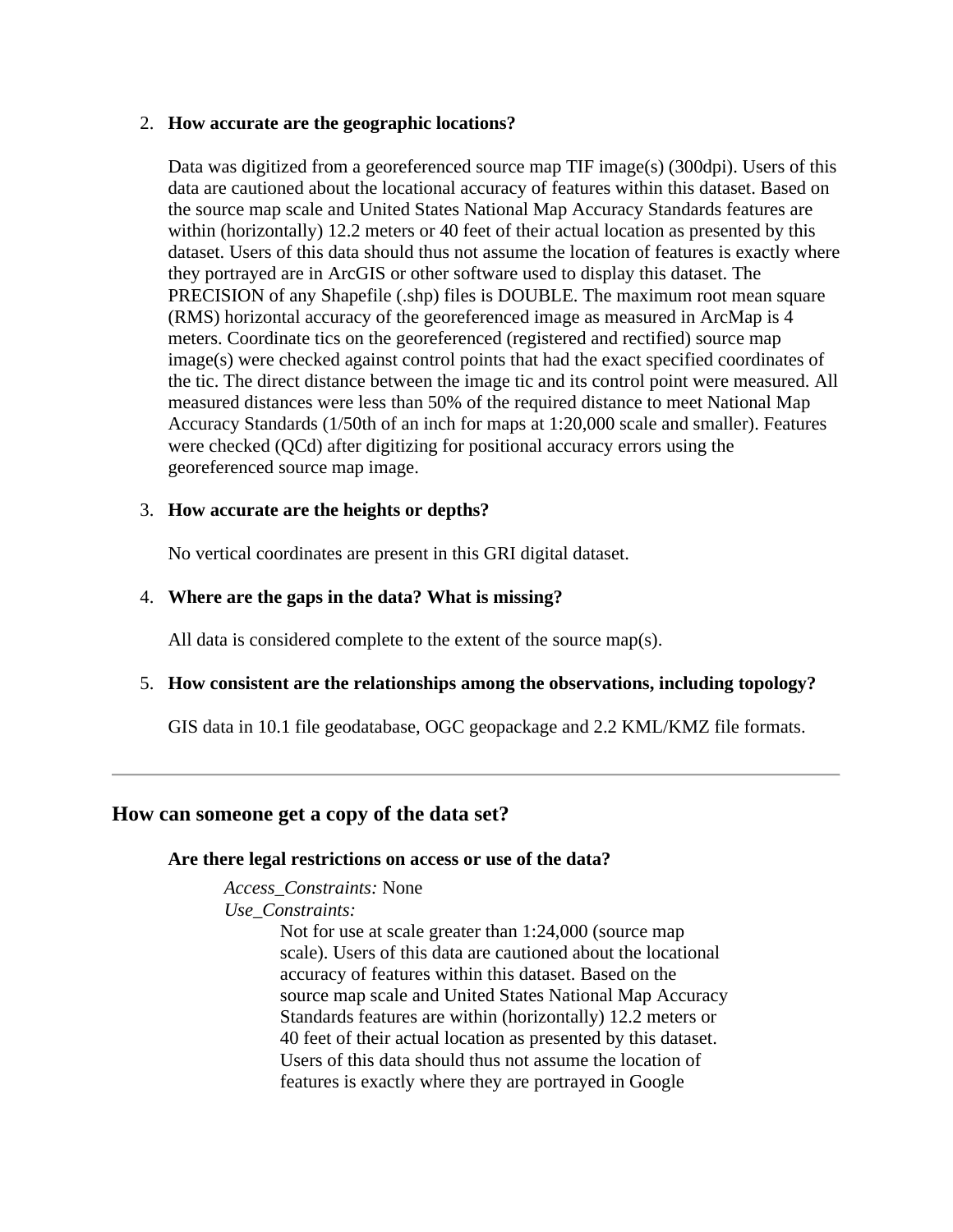Earth, ArcGIS, QGIS or other software used to display this dataset.

#### <span id="page-8-0"></span>1. **Who distributes the data set?** (Distributor 1 of 1)

Stephanie O'Meara Colorado State University Research Associate, Geologist/GIS Specialist/Data Manager 1201 Oak Ridge Drive, Suite 200 Fort Collins, Colorado 80525 USA

(970) 491-6655 (voice) stephanie\_o'meara@partner.nps.gov

*Hours\_of\_Service:* 8:00 a.m. to 4:00 p.m. (MST), Monday - Friday *Contact\_Instructions:* GRI data are available at: [<http://irma.nps.gov/App/Reference/Search>](http://irma.nps.gov/App/Reference/Search)

#### <span id="page-8-1"></span>2. **What's the catalog number I need to order this data set?**

GIS map data available in several GRI-supported GIS data formats

#### <span id="page-8-2"></span>3. **What legal disclaimers am I supposed to read?**

The National Park Service shall not be held liable for improper or incorrect use of the data described and/or contained herein. These data and related graphics are not legal documents and are not intended to be used as such.

The information contained in these data is dynamic and may change over time. The data are not better than the original sources from which they were derived. It is the responsibility of the data user to use the data appropriately and consistent within the limitations of geospatial data in general and these data in particular. The related graphics are intended to aid the data user in acquiring relevant data; it is not appropriate to use the related graphics as data.

The National Park Service gives no warranty, expressed or implied, as to the accuracy, reliability, or completeness of these data. It is strongly recommended that these data are directly acquired from an NPS server and not indirectly through other sources which may have changed the data in some way. Although these data have been processed successfully on a computer system at the National Park Service, no warranty, expressed or implied is made regarding the utility of the data on another system or for general scientific purposes, nor shall the act of distribution constitute any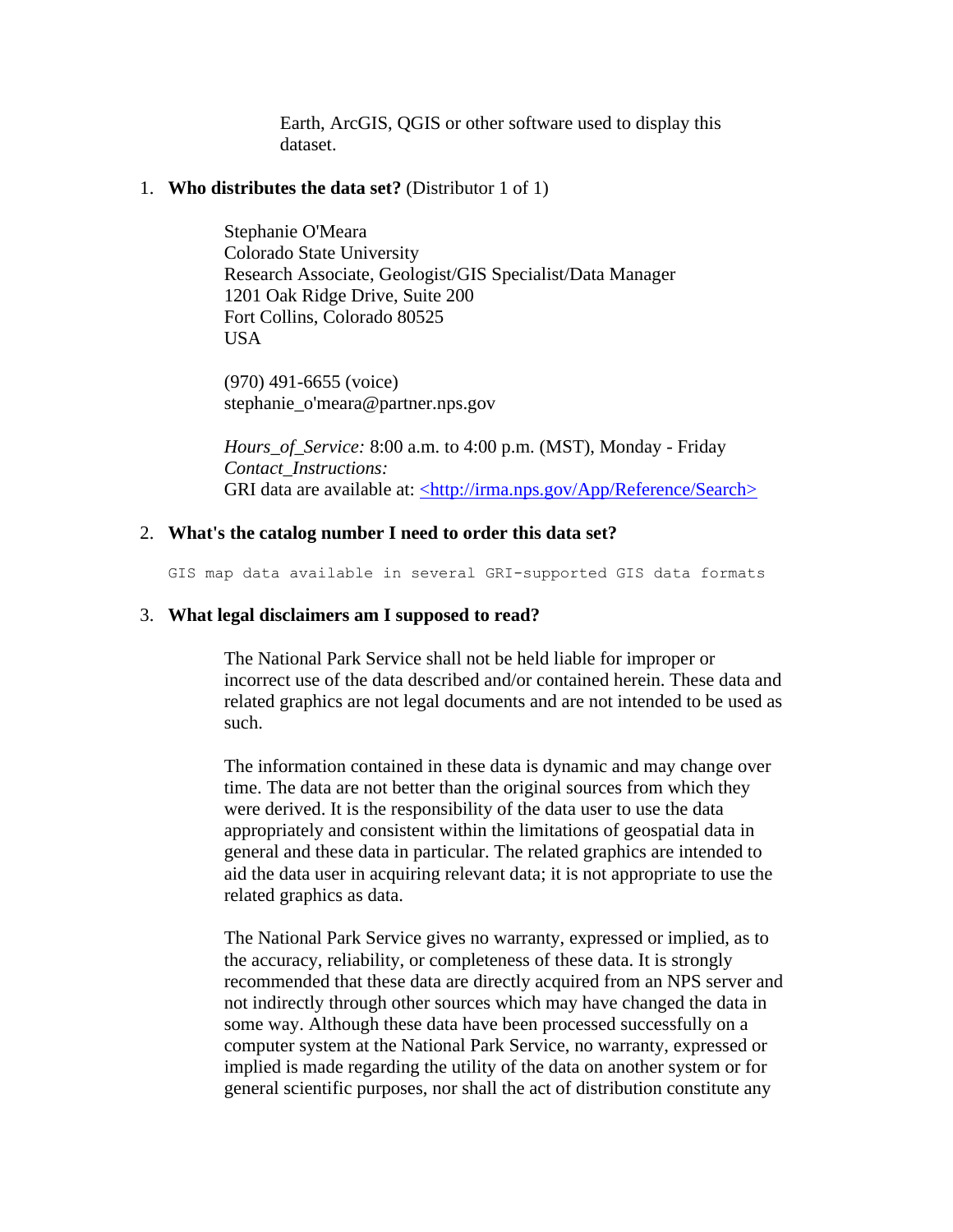such warranty. This disclaimer applies to both to individual use of the data and aggregate use with other data.

## <span id="page-9-0"></span>4. **How can I download or order the data?**

# o **Availability in digital form:**

| Data format: | GDB (version ArcGIS Pro 2.4) GIS (file geodatabase format)<br>data package with a Pro map (.mapx) file<br>(wefa_surficial_geology_gdb_pro.zip) Size: 2.93      |
|--------------|----------------------------------------------------------------------------------------------------------------------------------------------------------------|
|              | Network links: NPS Data Store, https://irma.nps.gov/DataStore/                                                                                                 |
| Data format: | GDB (version ArcGIS 10.1) GIS (file geodatabase format) data<br>package with an ArcMap map document (.mxd) file<br>(wefa_surficial_geology_gdb.zip) Size: 3.13 |
|              | Network links: NPS Data Store, https://irma.nps.gov/DataStore/                                                                                                 |
| Data format: | KML/KMZ (version 2.2) Google Earth (kml/kmz format) data<br>package (wefa_surficial_geology_kml.zip) Size: 4.42                                                |
|              | Network links: NPS Data Store, https://irma.nps.gov/DataStore/                                                                                                 |
| Data format: | GPKG (version OGC geopackage) GIS (geopackage format)<br>data package with a QGIS project (.qgz) file<br>(wefa_surficial_geology_gpkg.zip) Size: 3.19          |
|              | Network links: NPS Data Store, https://irma.nps.gov/DataStore/                                                                                                 |
| Data format: | PDF (version 9) Ancillary Map Information Document Size:<br>4.62                                                                                               |
|              | Network links: NPS Data Store, https://irma.nps.gov/DataStore/                                                                                                 |
| Data format: | PDF (version 9) GIS Readme Document Size: 0.1                                                                                                                  |
|              | Network links: NPS Data Store, https://irma.nps.gov/DataStore/                                                                                                 |
| Data format: | PDF (version 9) FAQ Metadata File Size: 0.1                                                                                                                    |
|              | <b>Network links:</b> NPS Data Store, https://irma.nps.gov/DataStore/                                                                                          |

- o **Cost to order the data:** None
- o **Special instructions:**

Search for the GRI map, then download the GRI data at: https://irma.nps.gov/DataStore/

# <span id="page-9-1"></span>**Who wrote the metadata?**

Dates:

Last modified: 01-Sep-2021 Metadata author: